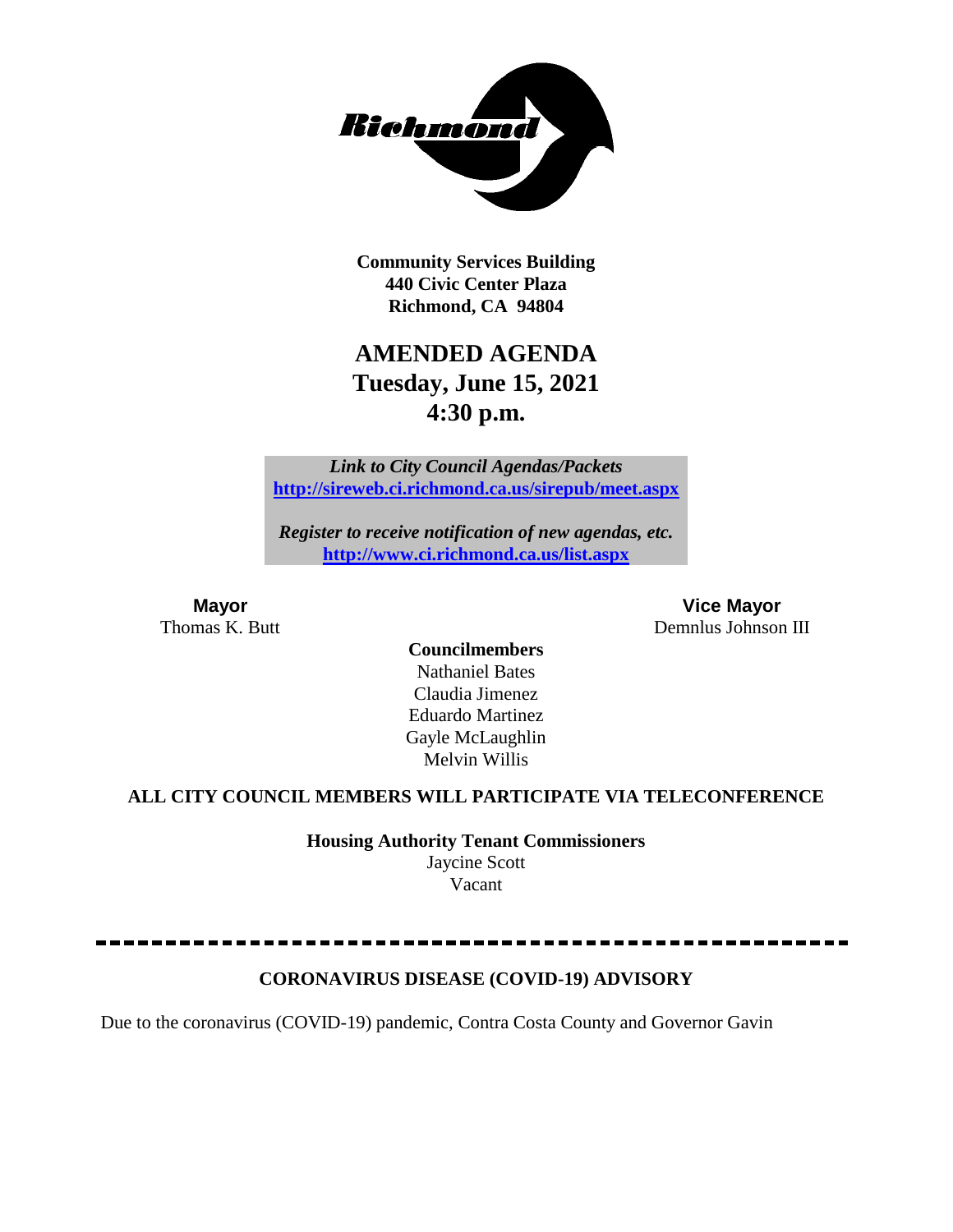Newsom have issued multiple orders requiring sheltering in place, social distancing, and reduction of person-to-person contact. Accordingly, Governor Gavin Newsom has issued executive orders that allow cities to hold public meetings via teleconferencing. Both **<https://www.coronavirus.cchealth.org/>** and **[http://www.ci.richmond.ca.us/3914/Richmond-](http://www.ci.richmond.ca.us/3914/Richmond-Coronavirus-Info)[Coronavirus-Info](http://www.ci.richmond.ca.us/3914/Richmond-Coronavirus-Info)** provide updated coronavirus information.

DUE TO THE SHELTER IN PLACE ORDERS, attendance at the City of Richmond City Council meeting will be limited to Council members, essential City of Richmond staff, and members of the news media. Public comment will be confined to items appearing on the agenda and will be limited to the methods provided below. Consistent with Executive Order N-29-20, this meeting will utilize teleconferencing only. The following provides information on how the public can participate in this meeting.

### **How to watch the meeting from home:**

- 1. KCRT Comcast Channel 28 or AT&T Uverse Channel 99
- 2. Livestream online at<http://www.ci.richmond.ca.us/3178/KCRT-Live>

### **Public comment may be submitted by mail, email and/or Zoom video conference in the manner that follows; provided that no member of the public may submit more than one verbal comment per agenda item.**

- **1.** Via mail received by 1:00 p.m. the day of the meeting, sent to 450 Civic Center Plaza, 3rd Floor, Office of the Clerk, Richmond, CA 94804.
- **2.** Via email to [cityclerkdept@ci.richmond.ca.us](mailto:cityclerkdept@ci.richmond.ca.us) by 1:00 p.m. the day of the meeting.

Emails *MUST* contain in the subject line 1) public comments – Open Session prior to Closed Session; 2) public comments – Open Forum; or 3) public comments agenda item  $#$ [include the agenda item number]. All such email will be posted on-line and emailed to the City Council before the meeting is called to order. **No individual email will be read into the record. Due to the high volume of emails received, emails that do not contain the correct identifying information in the subject line may be overlooked and may not become part of the record. Email received after 1:00 p.m. will be posted on-line following the meeting as part of the supplemental materials attached to the meeting minutes.**

**3.** Via Zoom by video conference or by phone using the following link/call-in numbers – for Open Session and City Council:

**Please click the link below to join the webinar: <https://zoom.us/j/99312205643?pwd=MDdqNnRmS2k4ZkRTOWhlUldQOUF1Zz09> Passcode: ccmeeting**

**Or iPhone one-tap: US: +16699006833,,99312205643# or +13462487799,,99312205643# Or Telephone: Dial (for higher quality, dial a number based on your current location):**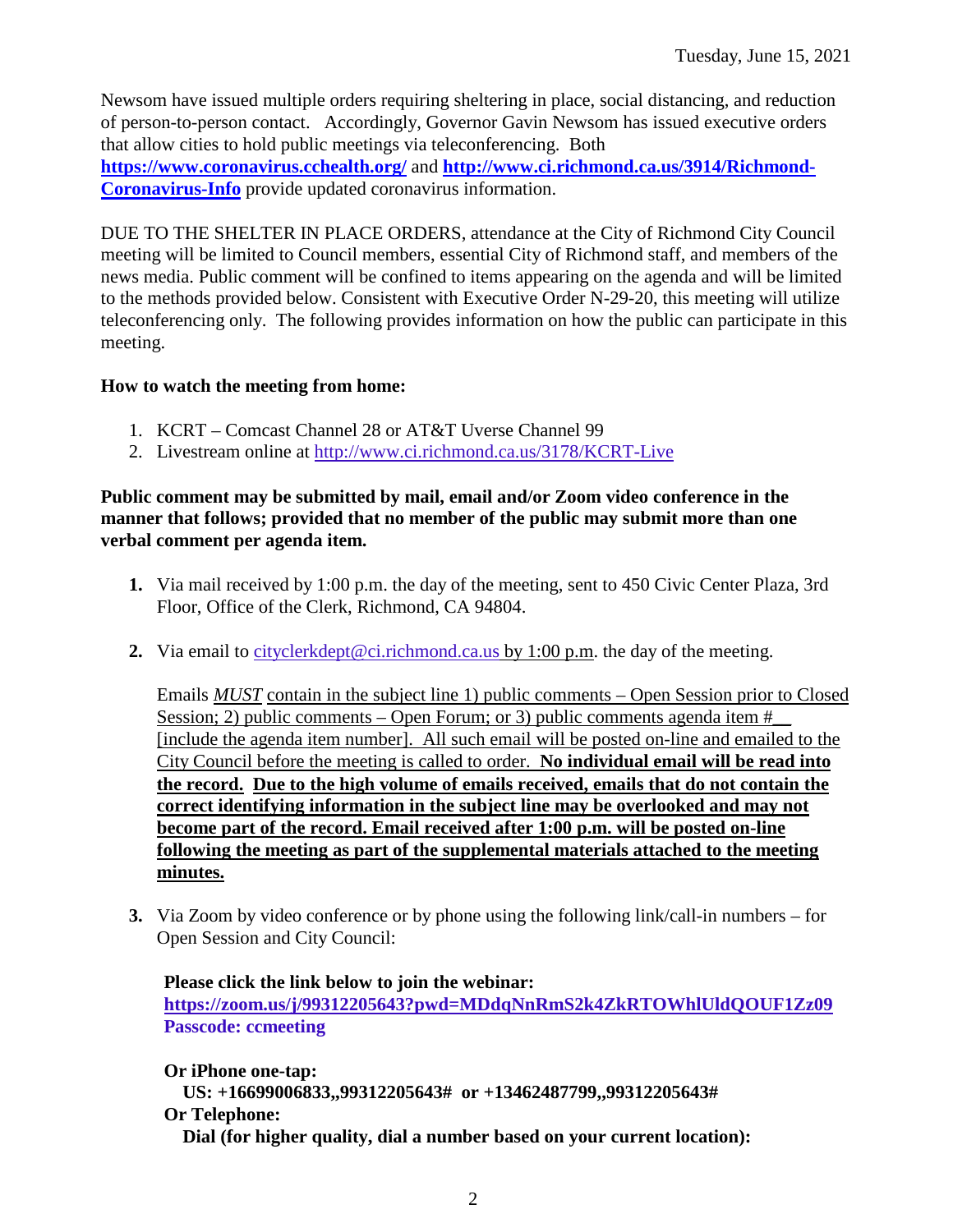#### Tuesday, June 15, 2021 **US: +1 669 900 6833 or +1 346 248 7799 or +1 253 215 8782 or +1 312 626 6799 or +1 929 205 6099 or +1 301 715 8592 Webinar ID: 993 1220 5643**

International numbers available: <https://zoom.us/u/aehrwCgISx>

a. To comment by video conference, click on the Participants button at the bottom of your screen and select the "Raise Your Hand" button to request to speak when Public Comment is being asked for. Speakers will be called upon in the order they select the "Raise Your Hand" feature. When called upon, press the unmute button. After the allotted time, you will then be re-muted.  $**$ 

b. To comment by phone, you will be prompted to "Raise Your Hand" by pressing "**\*9**" to request to speak when Public Comment is asked for. When called upon, you will be asked to unmuted by pressing \*6. After the allotted time, you will then be re-muted. Instructions of how to raise your hand by phone are available at:

[https://support.zoom.us/hc/en-us/articles/201362663 -Joining-a-meeting-by-phone.](https://support.zoom.us/hc/en-us/articles/201362663) \*\*

### \*\***The mayor will announce the agenda item number and open public comment when appropriate. Individuals who would like to address the Council should raise their hand. The mayor will close public comment when public comment is concluded**.

**Open Forum for Public Comment:** Individuals who would like to address the City Council on matters not listed on the agenda or on items remaining on the consent calendar may do so under Open Forum.

*The City cannot guarantee that its network and/or the site will be uninterrupted. To ensure that the City Council receives your comments, you are strongly encouraged to submit your comments in writing in advance of the meeting.* 

#### **Record of all public comments:**

All public comments will be considered a public record, put into the official meeting record. All public comments will be available after the meeting as supplemental materials and will be posted as an attachment to the meeting minutes when the minutes are posted: [http://www.ci.richmond.ca.us/Archive.aspx?AMID=31.](http://www.ci.richmond.ca.us/Archive.aspx?AMID=31)

### **Procedures for Removing Consent Calendar Items from the Consent Calendar**

Councilmembers and members of the public who wish to remove an item from the consent calendar must comply with the following procedures in order to remove an item from the consent calendar:

- 1. Telephone or email a City staff member who has knowledge of the subject matter by 2:00 p.m. on the day of meeting. Any staff member shown as an author of the agenda report for the particular item has knowledge of the subject matter and may be called.
- 2. Inform the City Clerk's Office by email at [cityclerkdept@ci.richmond.ca.us](mailto:cityclerkdept@ci.richmond.ca.us) or by phone at 510-620-6513, ext. 9, by 3:00 p.m. that they discussed the matter with staff with knowledge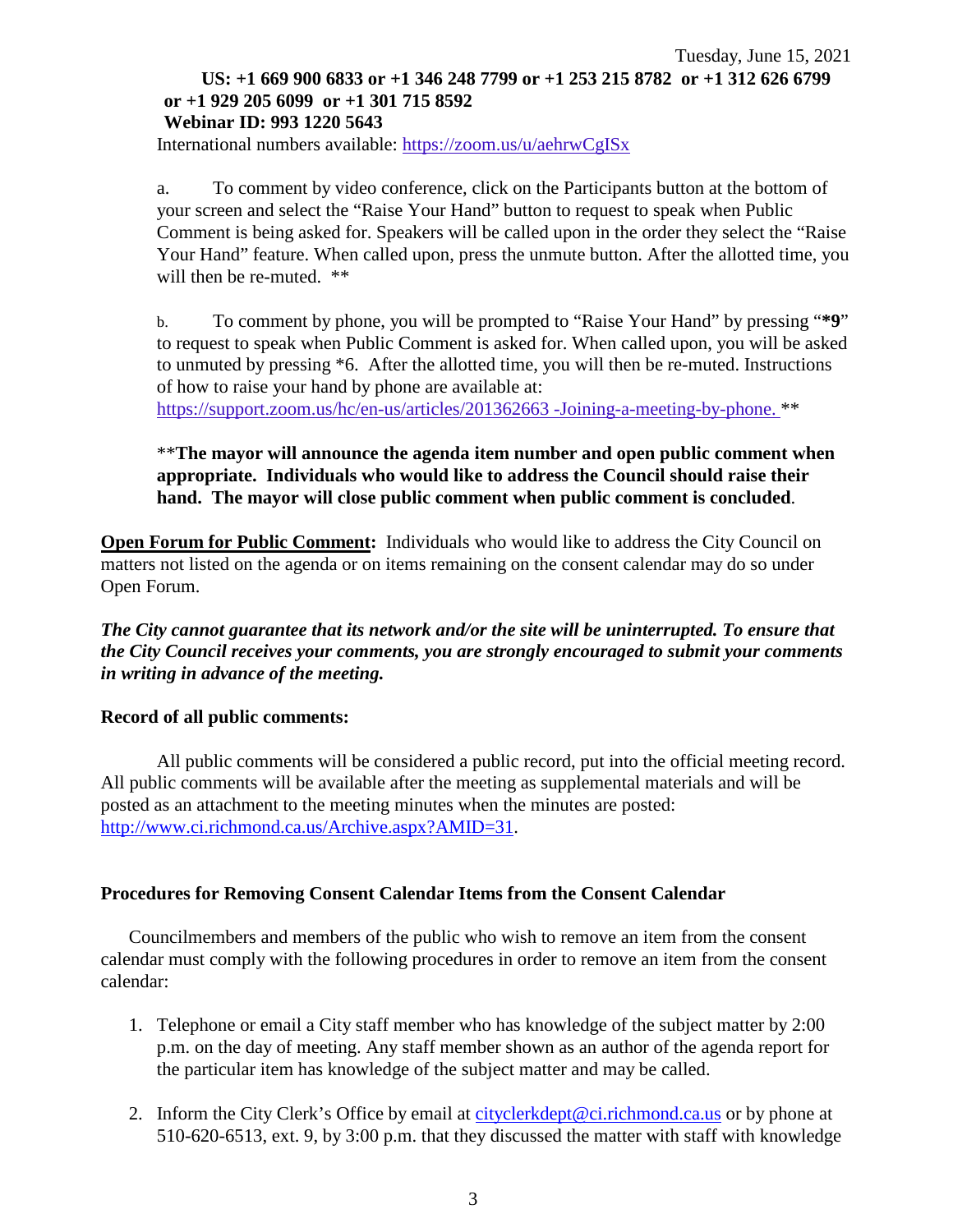Staff will be informed by the City Clerk's Office as soon as reasonably practicable after notice of the request to remove the item from the consent calendar. Staff may attend the meeting remotely.

### **Accessibility for Individuals with Disabilities**

Upon request, the City will provide for written agenda materials in appropriate alternative formats, or disability-related modification or accommodation, including auxiliary aids or services and sign language interpreters, to enable individuals with disabilities to participate in and provide comments at/related to public meetings. Please submit a request, including your name, phone number and/or email address, and a description of the modification, accommodation, auxiliary aid, service or alternative format requested at least two days before the meeting. Requests should be emailed to [cityclerkdept@ci.richmond.ca.us](mailto:cityclerkdept@ci.richmond.ca.us) or submitted by phone at 510-620-6513, ext. 9, or 510-620-6509. Requests made by mail to City Clerk's Office, City Council meeting, 450 Civic Center Plaza, Richmond, CA 94804 must be received at least two days before the meeting. Requests will be granted whenever possible and resolved in favor of accessibility.

### **Effect of Advisory on In-person public participation**

During the pendency of the Executive Order N-29-20, the language in this Advisory portion of the agenda supersedes any language below in the meeting procedures contemplating in-person public comment.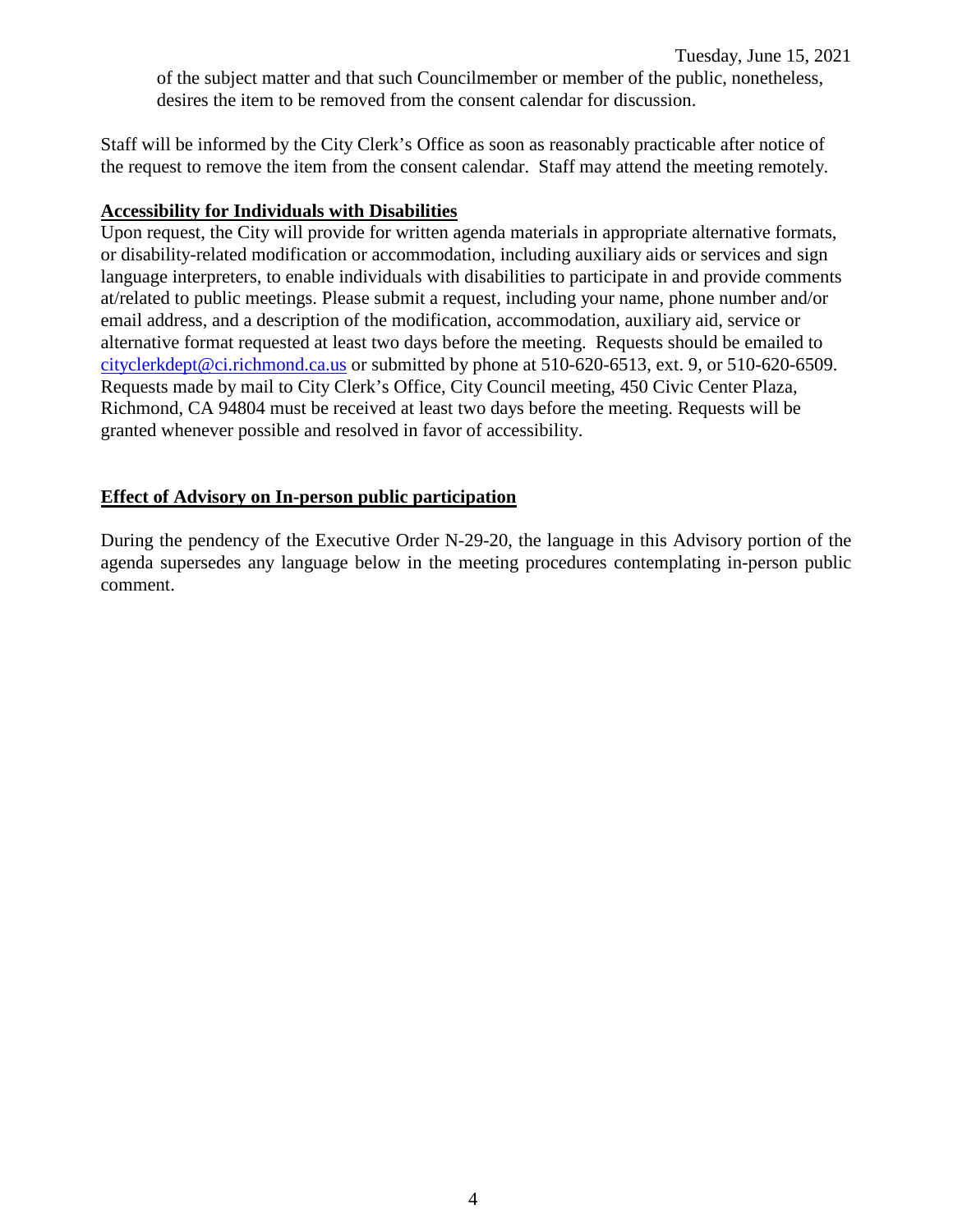# **MEETING PROCEDURES**

The City of Richmond encourages community participation at its City Council meetings and has established procedures that are intended to accommodate public input in a timely and time-sensitive way. As a courtesy to all members of the public who wish to participate in City Council meetings, please observe the following procedures:

**PUBLIC COMMENT ON AGENDA ITEMS:** Anyone who desires to address the City Council on items appearing on the agenda must complete and file a pink speaker's card with the City Clerk **prior** to the City Council's consideration of the item. Once the City Clerk has announced the item, no person shall be permitted to speak on the item other than those persons who have submitted their names to the City Clerk. Your name will be called when the item is announced for discussion. **Each speaker will be allowed up to TWO (2) MINUTES to address the City Council on NON-PUBLIC HEARING items listed on the agenda. Speakers are allowed up to THREE (3) minutes on PUBLIC HEARING items.**

**CONSENT CALENDAR:** Consent Calendar items are considered routine and will be enacted, approved or adopted by one motion unless a request for removal for discussion or explanation is received from the audience or the City Council. A member of the audience requesting to remove an item from the consent calendar that is sponsored by City staff must first complete a speaker's card and discuss the item with a City staff person who has knowledge of the subject material **prior** to filing the card with the City Clerk and **prior** to the City Council's consideration of Agenda Review. Councilmembers who request to remove an item from the consent calendar must do so during Agenda Review. An item removed from the Consent Calendar may be placed anywhere on the agenda following the City Council's agenda review.

**CONDUCT AT MEETINGS:** Richmond City Council meetings are limited public forums during which the City strives to provide an open, safe atmosphere and promote robust public debate. Members of the public, however, must comply with state law, as well as the City's laws and procedures and may not actually disrupt the orderly conduct of these meetings. The public, for example, may not shout or use amplifying devices, must submit comment cards and speak during their allotted time, may not create a physical disturbance, may not speak on matters unrelated to issues within the jurisdiction of the City Council or the agenda item at hand, and may not cause immediate threats to public safety.

**CITY HARASSMENT POLICY:** The City invites public comment and critique about its operations, including comment about the performance of its public officials and employees, at the public meetings of the City Council and boards and commissions. However, discriminatory or harassing comments about or in the presence of City employees, even comments by third parties, may create a hostile work environment, if severe or pervasive. The City prohibits harassment against an applicant, employee, or contractor on the basis of race, religious creed, color, national origin, ancestry, physical disability, medical condition, mental disability, marital status, sex (including pregnancy, childbirth, and related medical conditions), sexual orientation, gender identity, age or veteran status, or any other characteristic protected by federal, state or local law. In order to acknowledge the public's right to comment on City operations at public meetings, which could include comments that violate the City's harassment policy if such comments do not cause an actual disruption under the Council Rules and Procedures, while taking reasonable steps to protect City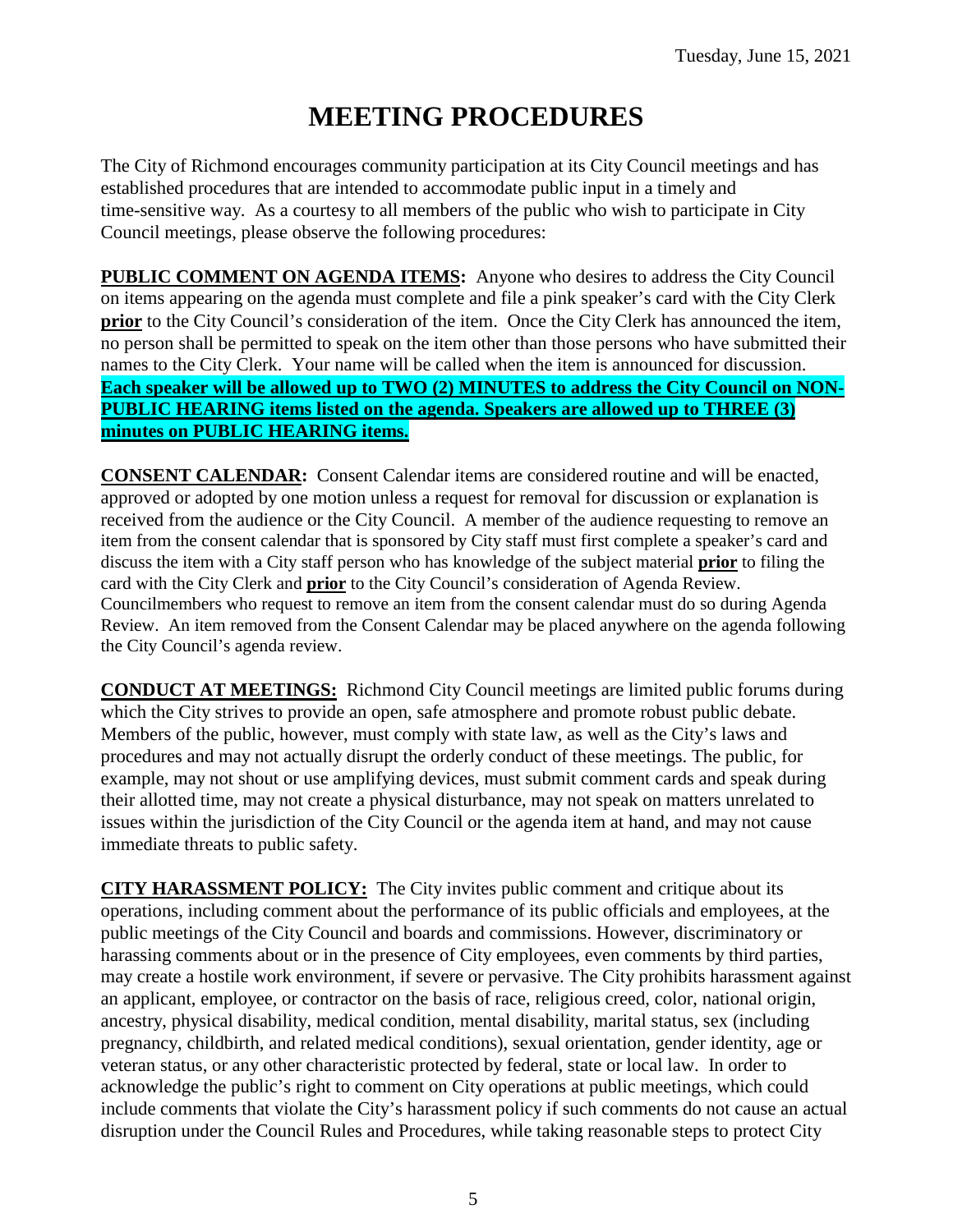employees from discrimination and harassment, City Boards and Commissions shall adhere to the following procedures. If any person makes a harassing remark at a public meeting that violates the above City policy prohibiting harassment, the presiding officer of the meeting may, at the conclusion of the speaker's remarks and allotted time: (a) remind the public that the City's Policy Regarding Harassment of its Employees is contained in the written posted agenda; and (b) state that comments in violation of City policy are not condoned by the City and will play no role in City decisions. If any person makes a harassing remark at a public meeting that violates the above City policy, any City employee in the room who is offended by remarks violating the City's policy is excused from attendance at the meeting. No City employee is compelled to remain in attendance where it appears likely that speakers will make further harassing comments. If an employee leaves a City meeting for this reason, the presiding officer may send a designee to notify any offended employee who has left the meeting when those comments are likely concluded so that the employee may return to the meeting. The presiding officer may remind an employee or any council or board or commission member that he or she may leave the meeting if a remark violating the City's harassment policy is made. These procedures supplement the Council Rules and Procedures relating to disruption of orderly conduct at Council meetings.

Any law enforcement officer on duty or whose service is commanded by the presiding officer shall be Sergeant-at-Arms of the Council meetings. He/she, or they, shall carry out all orders and instructions given by the presiding officer for the purpose of maintaining order and decorum at the Council meetings (City Council Rules of Procedure and Order Section III F, RMC Section 2.12.030).

**\*\*\*\*\*\*\*\*\*\*\*\*\*\*\*\*\*\*\*\*\*\*\*\*\*\*\*\*\*\*\*\*\*\*\*\*\*\*\*\*\*\*\*\*\*\*\*\*\*\*\*\*\*\*\*\*\*\***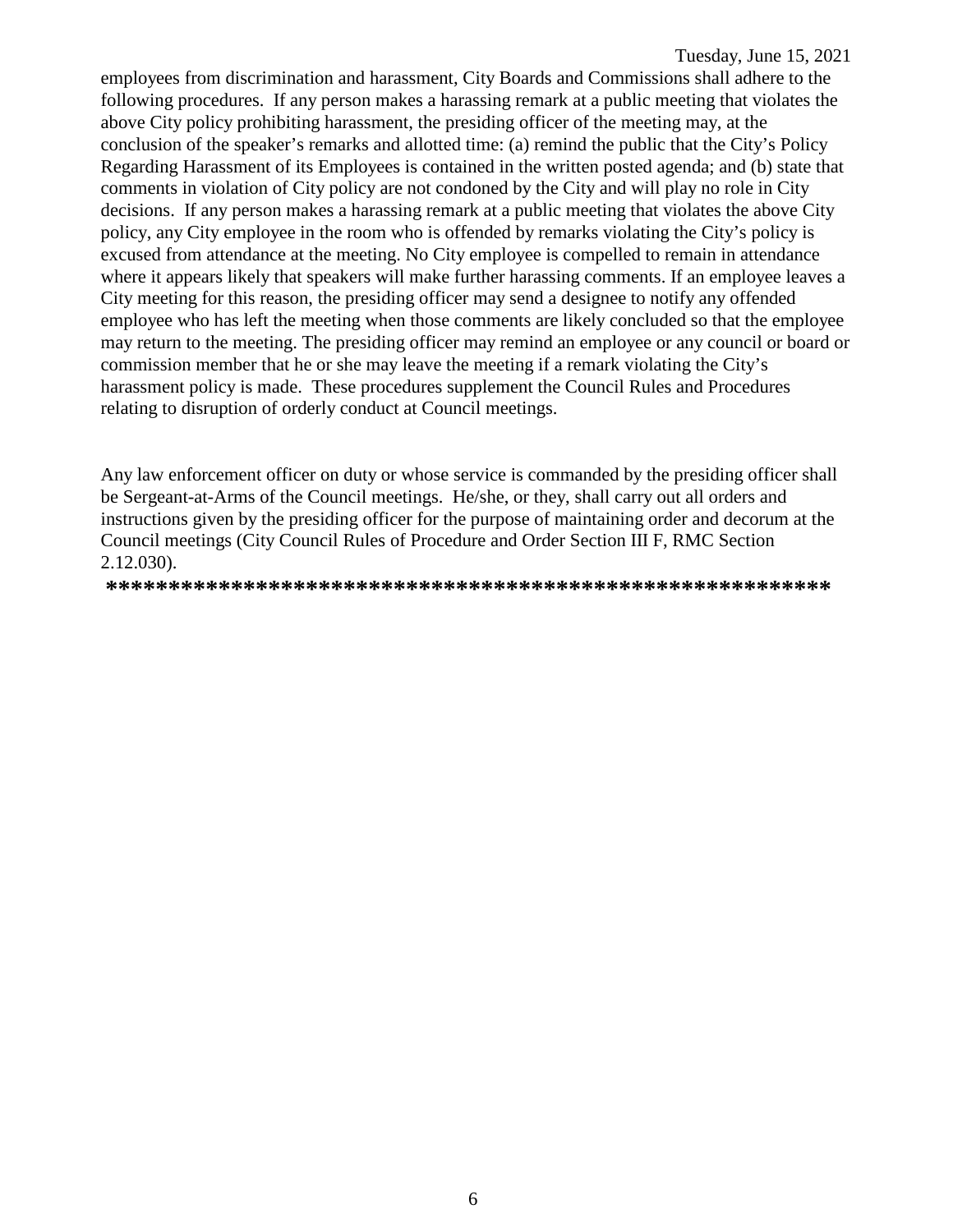## **OPEN SESSION TO HEAR PUBLIC COMMENT BEFORE CLOSED SESSION**

4:30 p.m.

## **A. ROLL CALL**

## **CLOSED SESSION**

#### **CITY COUNCIL**

CONFERENCE WITH LEGAL COUNSEL - EXISTING LITIGATION (paragraph (1) of Subdivision [d] of Government Code Section 54956.9):

San Francisco Baykeeper and West County Toxics Coalition v. City of Richmond

CONFERENCE WITH LEGAL COUNSEL - ANTICIPATED LITIGATION (Significant exposure to litigation pursuant to paragraph (2) or (3) of Subdivision (d) [as applicable] of Government Code Section 54956.9):

One Case

CONFERENCE WITH LEGAL COUNSEL - ANTICIPATED LITIGATION (Significant threat of litigation pursuant to paragraph (2) of Subdivision (d) and paragraph (3) of Subdivision (e) of Government Code Section 54956.9):

One case. In light of the California Court of Appeal decision in Fowler v. City of Lafayette, the City Attorney's Office is attaching to this agenda a notice from the Department of Fair Employment and Housing (DFEH). This notice provides the existing facts and circumstances for going into closed session on this item pursuant to Government Code Section 54956.9

CONFERENCE WITH LABOR NEGOTIATORS (Government Code Section 54957.6):

Agency Representatives: Jack Hughes Employee organizations:

- 1. SEIU Local 1021 Full Time Unit
- 2. SEIU Local 1021 Part Time Unit
- 3. IFPTE Local 21 Mid-Level Management Unit
- 4. IFPTE Local 21 Executive Management Unit
- 5. Richmond Police Officers Association RPOA
- 6. Richmond Police Management Association RPMA
- 7. IAFF Local 188<br>8. Richmond Fire N
- 8. Richmond Fire Management Association RFMA

#### **B. PUBLIC COMMENT BEFORE CLOSED SESSION**

#### **C. ADJOURN TO CLOSED SESSION**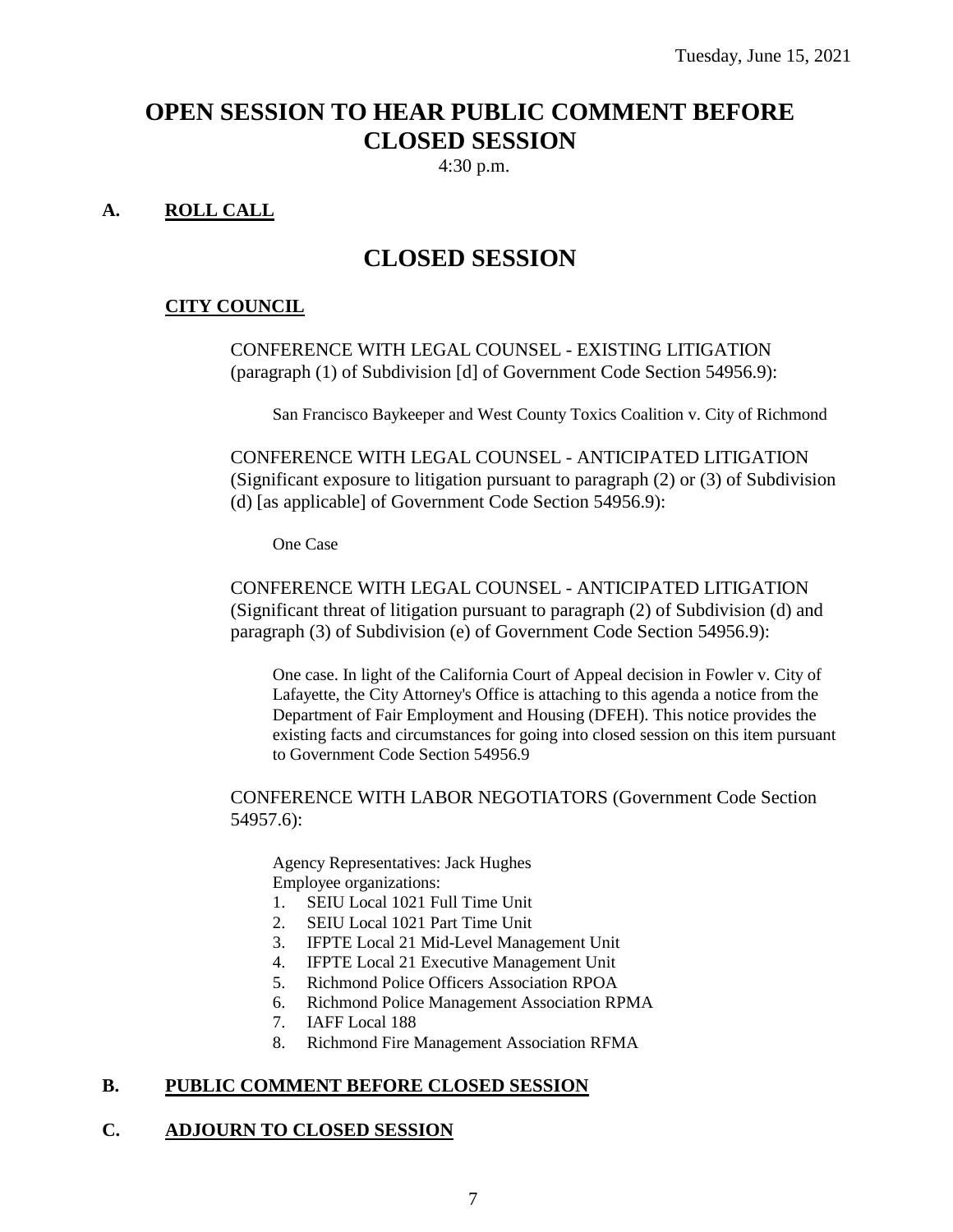## **SPECIAL MEETING OF THE RICHMOND HOUSING AUTHORITY**

## 6:25 p.m.

## **A. ROLL CALL**

- **B. PUBLIC COMMENT INSTRUCTIONAL VIDEO**
- **C. STATEMENT OF CONFLICT OF INTEREST**

## **D. REPORT FROM THE EXECUTIVE DIRECTOR**

## **E. AGENDA REVIEW**

## **F. HOUSING AUTHORITY CONSENT CALENDAR**

- **F-1.** ADOPT a resolution authorizing a contract amendment with Express Professionals for as-needed staffing services to support unit turnover activities in an amount of \$150,000, for a new total not to exceed amount of \$450,000 and extending the term to June 30, 2023 - Richmond Housing Authority (Nannette Beacham/Sharrone Taylor 621-1300).
- **F-2.** ADOPT a resolution approving a contract amendment with Intergraded Security Management Group (ISMG) for security services at Nevin Plaza and Hacienda in the amount of \$774,939, for a total not to exceed amount of \$2,178,511, ending August 1, 2023 - Richmond Housing Authority (Nannette J. Beacham 621-1309).
- **F-3.** APPROVE the minutes of the May 25, 2021, Special Richmond Housing Authority meeting - City Clerk's Office (Pamela Christian 620-6513).

## **G. ADJOURNMENT**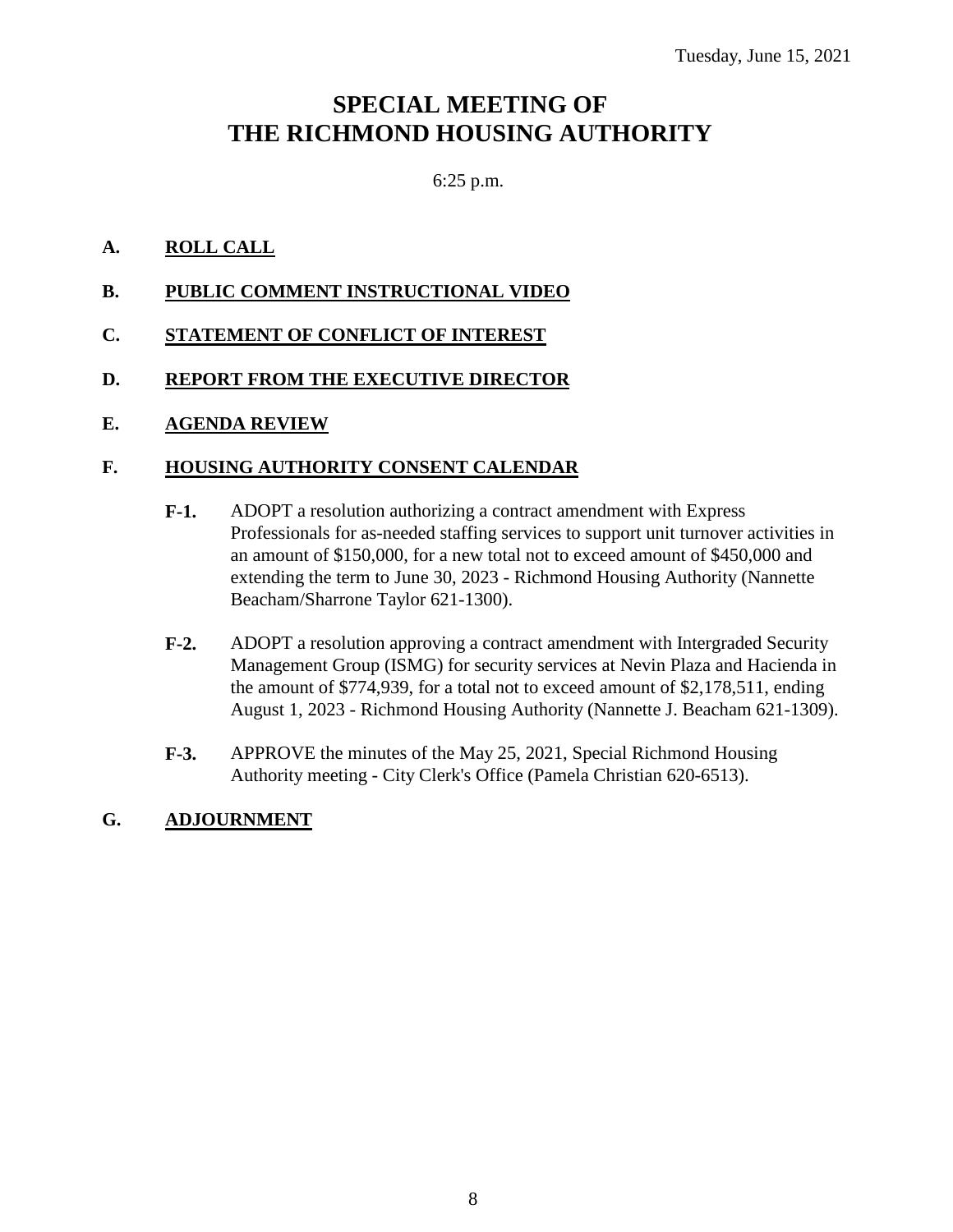## **\*AMENDED REGULAR MEETING OF THE RICHMOND CITY COUNCIL**

6:30 p.m.

### **A. ROLL CALL**

- **B. STATEMENT OF CONFLICT OF INTEREST**
- **C. AGENDA REVIEW**

### **D. REPORT FROM THE CITY ATTORNEY OF FINAL DECISIONS MADE DURING CLOSED SESSION**

**E. REPORT FROM THE CITY MANAGER**

### **F. OPEN FORUM FOR PUBLIC COMMENT**

### **G. CITY COUNCIL CONSENT CALENDAR**

- **G-1.** APPROVE a first contract amendment with Keyser Marston Associates (KMA) in the amount of \$25,000, not to exceed a total amount of \$35,000, through December 31, 2023, to assist the City in preparing guidelines for implementation of the recently adopted inclusionary housing program and affordable housing linkage fee program - Community Development Department (Lina Velasco 620- 6706).
- **G-2.** APPROVE a one-year Lease Agreement, with a one-year extension option with Point San Pablo Harbor, Inc., a California corporation - Port Department (Shasa Curl/Lucy Zhou/Alan Wolken 620-6792).
- **G-3.** ADOPT a resolution approving positions of City of Richmond Finance Director, City of Richmond Internal Services Deputy City Manager, and City of Richmond Accounting Manager, as authorizing signatory on the Mechanics Bank Public Entity Banking Resolution - Finance Department (Anil Comelo/Delmy Cuellar 620-6790).
- **G-4.** APPROVE a contract with Van Iwaarden Associates for actuarial services necessary for pension fund management with the termination date of June 30, 2022. The amount of the contract is \$26,000 - Finance Department (Anil Comelo/Delmy Cuellar 620-6790).
- **G-5.** ADOPT a resolution adding Zoom to the approved list of standing orders/outline agreements for technology related goods and services in an amount not to exceed \$150,000 per year for Fiscal Years 2021-2022 through 2024-2025 - Information Technology Department (Sue Hartman 620-6784).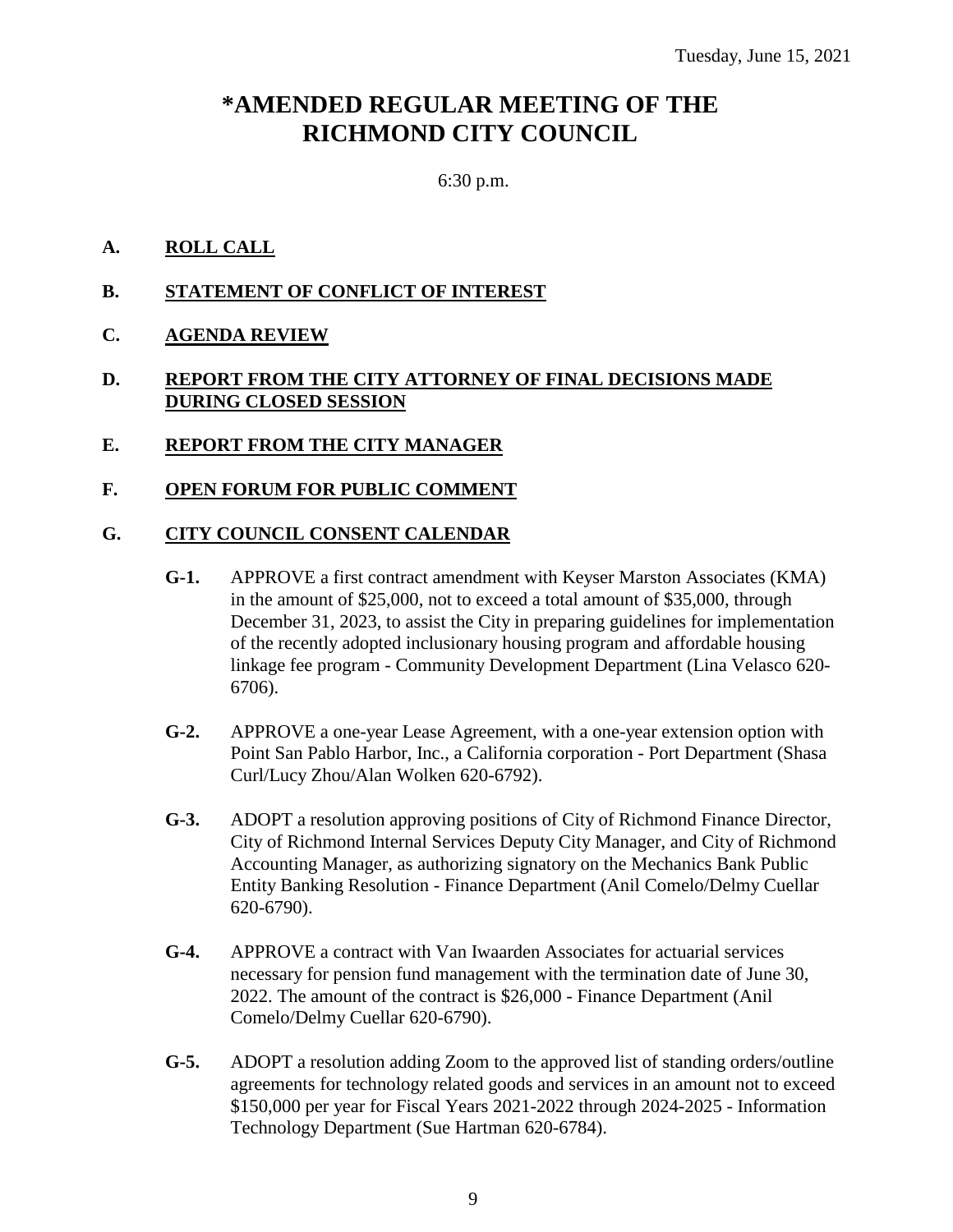- **G-6.** APPROVE the minutes of the May 18 and 25, 2021, regular meetings of the City Council - City Clerk's Office (Pamela Christian 620-6513).
- **G-7.** APPROVE a contract with Municipal Code Corporation, for ordinance, zoning code codification, and supplements of the City's municipal code, for a one-year period to extend, for the City Clerk's Office and the Planning Department, from July 1, 2021, through June 30, 2022, in the amount of \$19,000 - City Clerk's Office (Pamela Christian 620-6513) and Community Development Department (Lina Velasco 620-6706).
- **G-8.** APPROVE a one-year agreement with Granicus, Inc., to continue to provide maintenance services, and data and video transfer services to eSCRIBE, the new City Council meeting agenda management system and video service streaming system, in an amount not to exceed \$17,577.78, for the term of July 1, 2021, through June 30, 2022 - City Clerk's Office (Pamela Christian 620-6513).
- **G-9.** APPROVE an appointment to the Economic Development Commission: APPOINT Ayoka Nurse-Medlock, re-appointment, seat #1, term expiration date March 30, 2024 - Office of the Mayor (Mayor Tom Butt 620-6503).
- **G-10.** APPROVE appointments to the Workforce Development Board: APPOINT Chuck Leonard, new appointment, seat #19, labor representative, term expiration date March 1, 2025, and Jason Lindsey, new appointment, seat #29, labor representative, term expiration date March 1, 2025 - Office of the Mayor (Mayor Tom Butt 620-6503).
- **G-11.** APPROVE an appointment to the Human Rights and Human Relations Commission; APPOINT Jeff Ritterman new appointment, seat #2, term expiration date March 30, 2024 - Office of the Mayor (Mayor Tom Butt 620- 6503).
- **G-12.** APPROVE an appointment to the Recreation and Parks Commission: APPOINT Catalin Kaser, new appointment, seat #3, term expiration date April 28, 2024 - Office of the Mayor (Mayor Tom Butt 620-6503).
- **G-13.** ADOPT a resolution amending various on-call professional services contracts Public Works Department (Joe Leach 620-5478/Tawfic Halaby 621-1612).
- **G-14.** ADOPT a resolution approving the project list for Senate Bill 1 Road Maintenance and Rehabilitation Account funding for Fiscal Year 2021-22 - Public Works Department (Joe Leach, 620-5478/Tawfic Halaby, 621-1612).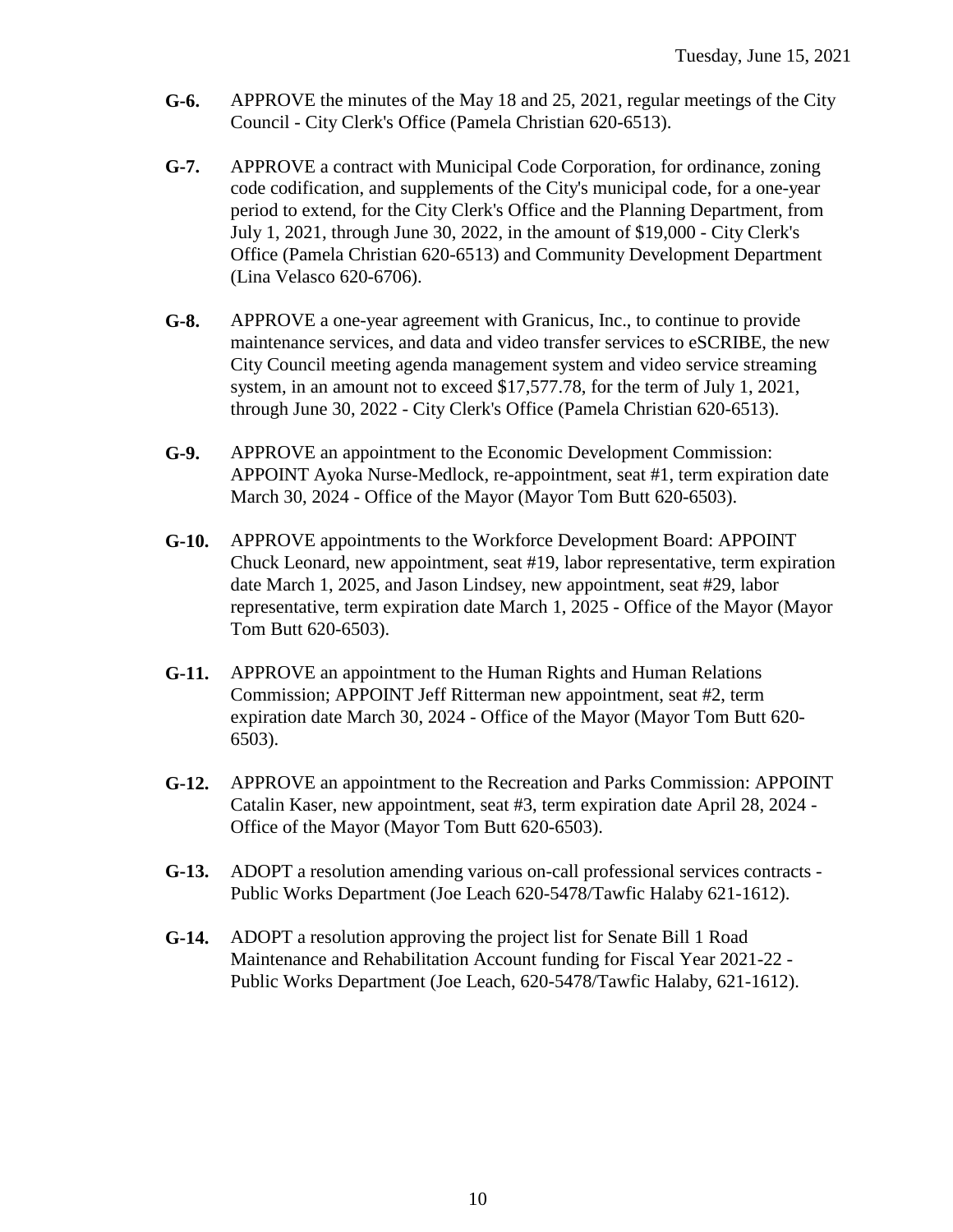- **G-15.** ADOPT a resolution appropriating funds from the Fiscal Year 2020-21 Sanitary Sewer Developer Impact Fees, amending the Wastewater Fiscal Year 2020-21 Budget and approve Veolia Water to manage and award contracts for the Marina Bay Parkway Force Main Relocation Project to W.R. Forde, Inc. (construction) and Questa Engineering (testing and inspection) in an amount not to exceed \$491,666.20 [project cost of \$433,264 plus a 15 percent contingency cost of \$58,402.20] - Public Works Department (Joe Leach 620-5478/Mary Phelps 621- 1269).
- **G-16.** ADOPT a resolution to approve Veolia Water to manage and award contracts for the Sludge Thickener Project at the Wastewater Treatment Plant (WWTP) to Myers and Sons (construction) in an amount not to exceed \$596,818.07 (contractor cost of \$449,242 plus a 16.5 percent Veolia mark-up \$74,125), plus a 15 percent contingency of \$73,451.07 (\$67,386.30 plus a 9 percent Veolia markup of \$6,064.77) and for the additional repairs: to the DAFT Gearbox in an amount not to exceed \$85,666.46; the portable sludge thickener leased by Synagro® in an amount not to exceed \$94,638.50; repairs to the DAFT sludge line in an amount not to exceed \$15,816.13; and additional chemical usage required to keep the plant fully operational in an amount not to exceed \$77,000. The total project cost for all items listed will not exceed \$869,939.16 - Public Works Department (Joe Leach 620-5478/Mary Phelps 621-1269).
- **G-17.** APPROVE an amendment to the contract with Alliance Graphics, Inc. to provide additional graphic art services and promotional products for the RichmondBUILD Academy. The contract term is October 1, 2019, through June 30, 2022. The contract amount will be increased by \$12,000 for a total contract amount not to exceed \$40,000 - Library and Community Services Department (Jim Nantell 307-8062/Fred Lucero 621-1562).
- **G-18.** APPROVE an amendment to the contract with the National Association of Training and Environmental Consulting (NATEC) International, Inc. to provide additional hazardous materials training classes as part of the RichmondBUILD pre-apprenticeship training program. The contract term is December 3, 2019, through June 30, 2022, and the amount will be increased by \$22,038 for a total contract amount not to exceed \$71,738 - Library and Community Services Department (Jim Nantell 307-8062/Fred Lucero 621-1562).
- **G-19.** APPROVE a contract with Weigh of Life to provide workforce development services in support of the State of California Employment Development Department's (EDD) English Language Learner (ELL) grant. The contract term will be June 15, 2021, through March 31, 2023, for a total contract amount not to exceed \$16,000 - Library and Community Services Department (Jim Nantell 307-8062/Charita Patterson 307-8018).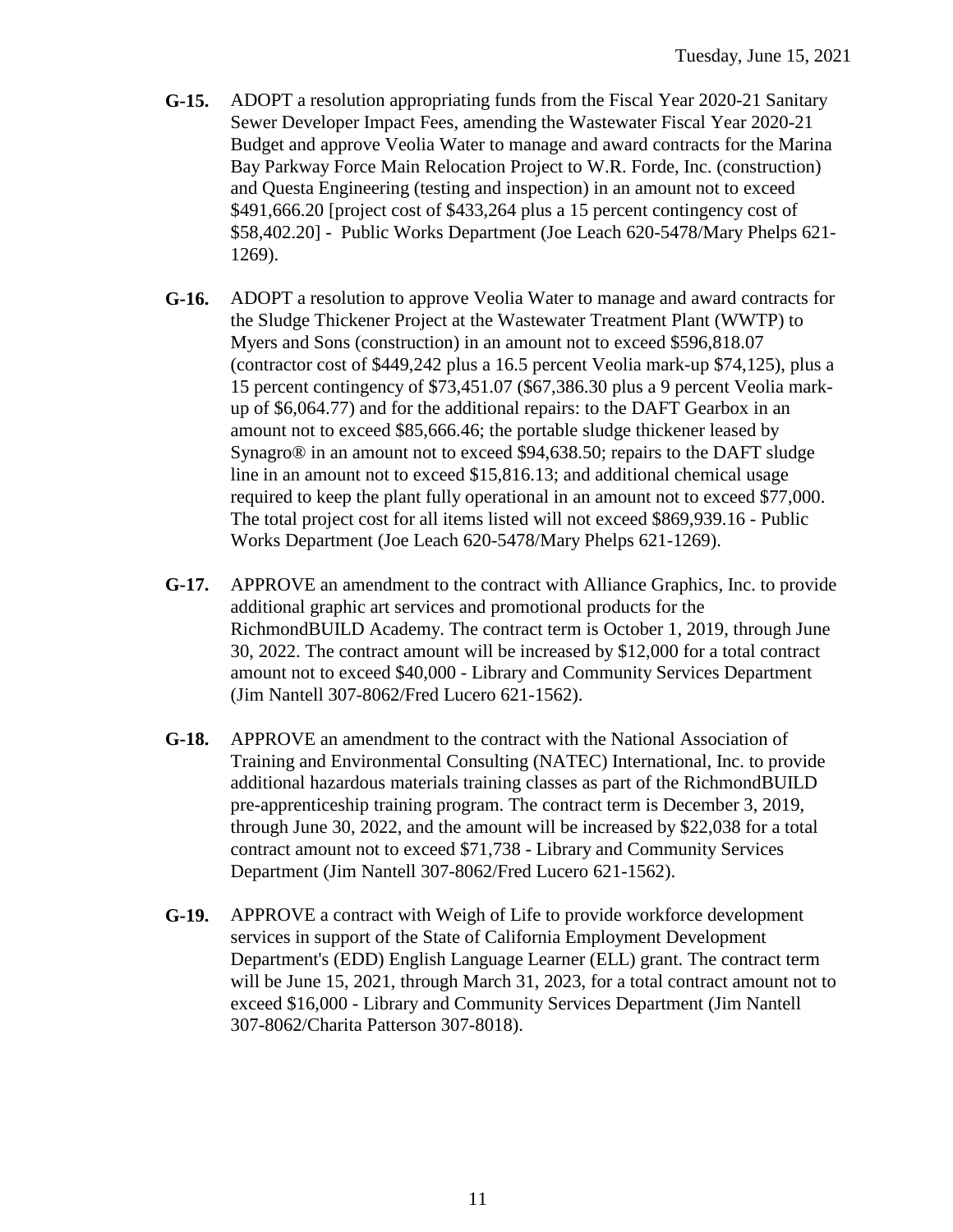- **G-20.** APPROVE a contract with West Contra Costa Unified School District Adult Education to provide workforce development services in support of the State of California Employment Development Department's (EDD) English Language Learner (ELL) grant program. The contract term will be June 15, 2021, through March 31, 2023, for a total contract amount not to exceed \$16,000 - Library and Community Services Department (James Nantell 307-8062/Charita Patterson 307-8018).
- **G-21.** APPROVE a contract with the Contra Costa County Department of Health, Continuum of Care to provide training and assistance in support of RichmondBuild, Returning Home grant participants with criminal justice histories. The contract term will be June 15, 2021, through March 31, 2022, for a total contract amount not to exceed \$40,000 - Library and Community Services Department (James Nantell 307-8062/Fred Lucero 621-1562).
- **G-22.** APPROVE a contract with Oscar I. Solano, Jr. dba ZumbaRico Fitness, in an amount not to exceed \$50,000, beginning July 1, 2021, and ending June 30, 2024, to continue Zumba and Aqua Zumba classes - Library and Community Services Department (LaShonda White/Tetteh Kisseh 620-6919).
- **G-23.** APPROVE a letter of support for Contra Costa Behavioral Health as it seeks to expand mental health crisis programs and AUTHORIZE the City Manager to submit the letter to the Measure X Community Advisory Board - City Manager's Office (Laura Snideman 620-6512).
- **G-24.** PROCLAMATION honoring Juneteenth which is a holiday that recognizes the Emancipation Proclamation and the freeing of slaves in Texas two and a half years after it was signed by President Abraham Lincoln - Councilmember Gayle McLaughlin (620-6636), Vice Mayor Demnlus Johnson III (620-6568) and Councilmember Melvin Willis (412-2050)
- **G-25.** INTRODUCE an ordinance (first reading) amending Chapter 11.102 (Relocation Ordinance) of the Richmond Municipal Code - Councilmember Gayle McLaughlin (620-6636) and Councilmember Melvin Willis (412-2050).
- **\*** APPROVE the appointment of Sara Cantor to the Reimagining Public Safety Task
- **G-26.** Force to fill a vacancy created by Nakari Syon - Office of the Mayor (Mayor Tom Butt, 620-6503).

## **H. BUDGET SESSION**

**H-1.** RECEIVE information on additional financial options for implementing Reimagining Public Safety Task Force proposals and DIRECT staff to incorporate one specific option into the Fiscal Year 2021-22 budget. When the report was originally drafted, staff recommended Option A and may bring a further option to the City Council meeting based on recent events - City Manager's Office (Laura Snideman 620-6512).